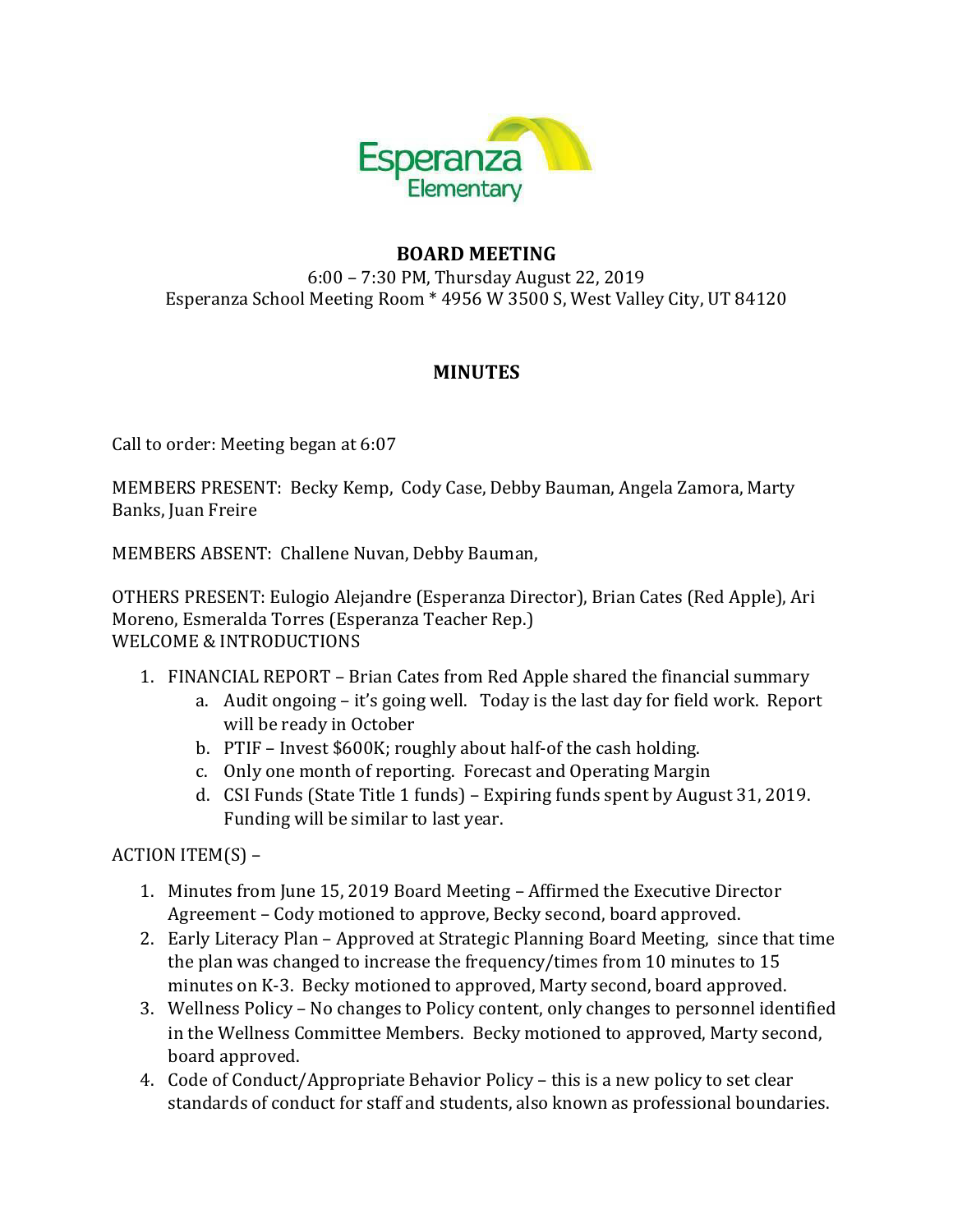All staff will have completed Code of Contact Training by August  $30<sup>th</sup>$ . Board members will review policy, and recommend approval at next Board meeting

COMMITTEE DISCUSSION – Board discussed the highlights of the Strategic Planning in June. Several Board members recommend having a longer session. Marty mentioned his paradigm shift in learning about the importance of child's sense of belonging in their education. We will focus on these items individually at future board training sessions.

- 1. Governance
- 2. Finance
- 3. Academic/Cultural
- 4. Charter Minute

# DISCUSSION/INFORMATION ITEMS

- 1. Executive Director/Principal Report
	- a. Assessment Update:
		- i. Testing is complete as of today,  $63\%$  of the students have improved from last year - Science 22%, Mathematics 33%, English Language Art (ELA) results will not return until later this summer, based off of the Science scores, we anticipate 22%. (Science is written in English, *reading, and comprehension is part of the score)*
		- ii. Uniform Growth Goal State requires 60% of students show well above typical growth. Esperanza is at 63%. Highest growth in one classroom  $78\%$  (+18% over state goal), Lowest  $48\%$ .
		- iii. TSI (Targeted Support & Improvement) scores  $-11\%$  (60 students) of our students have been identified as Students with Disabilities (SWD).
		- iv. CSI-The State Title 1 Expiring Funds for  $2019-2020 = $63,500$ , we anticipate additional funds to come in later in the school year. All 2018-2019 monies have been spent.
			- 1. \$24.5k for Summer School
			- 2. \$8k for School Improvement Planning (SIP)
			- 3. \$18k Home Visits, Parent Engagement
			- 4. \$8.6k for Evidence Based Curriculum
			- 5. \$74k for Recruitment/Retention of Faculty and Staff (\$3K -\$5K per teacher)
	- b. Student Enrollment
		- i. Current Enrollment: 538 Students.
		- ii. Loss: We anticipate  $10 15$
	- c. Waiting List: